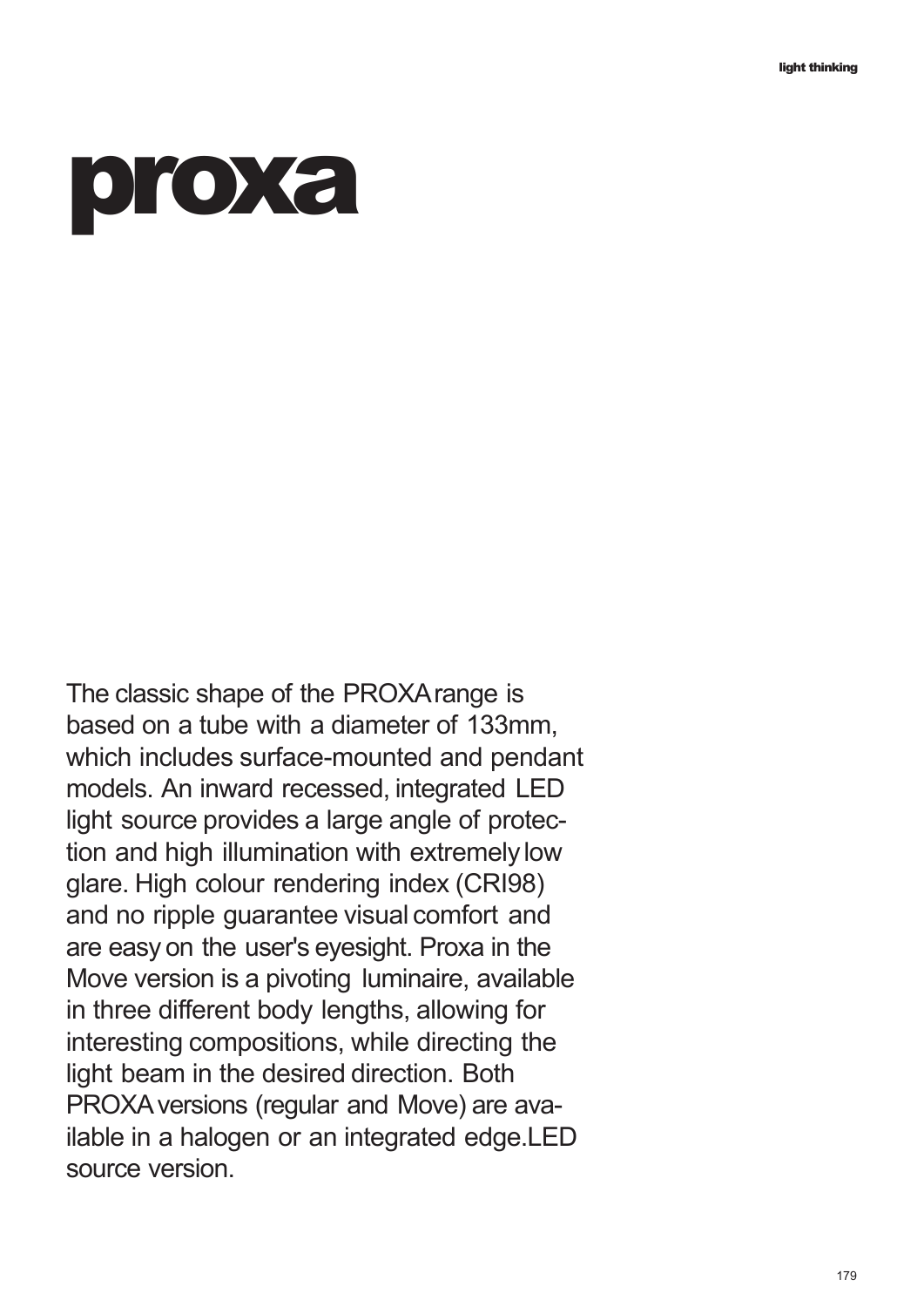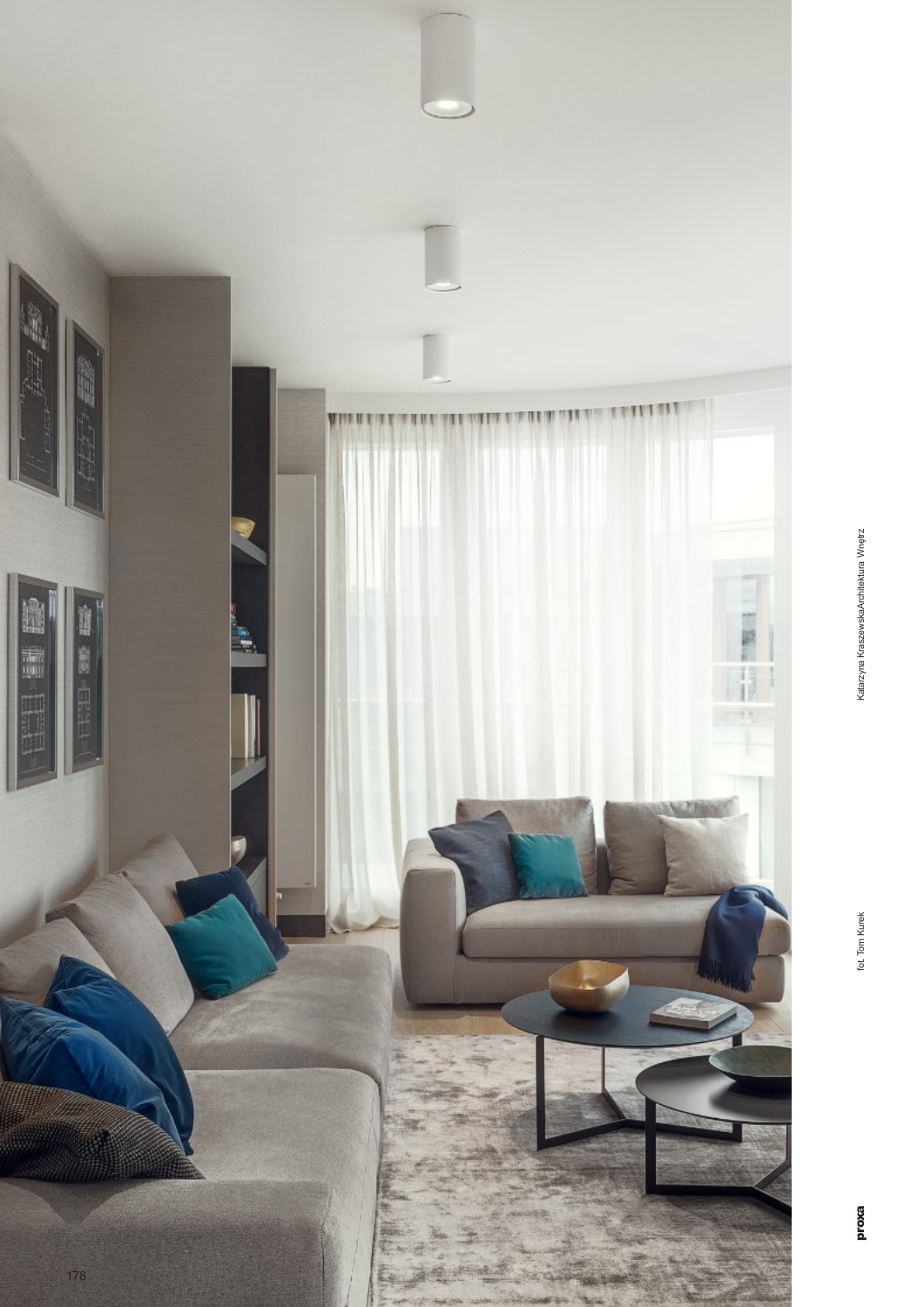

proxa move h145NT / proxa NT



proxa ZW / proxa move h230 ZW